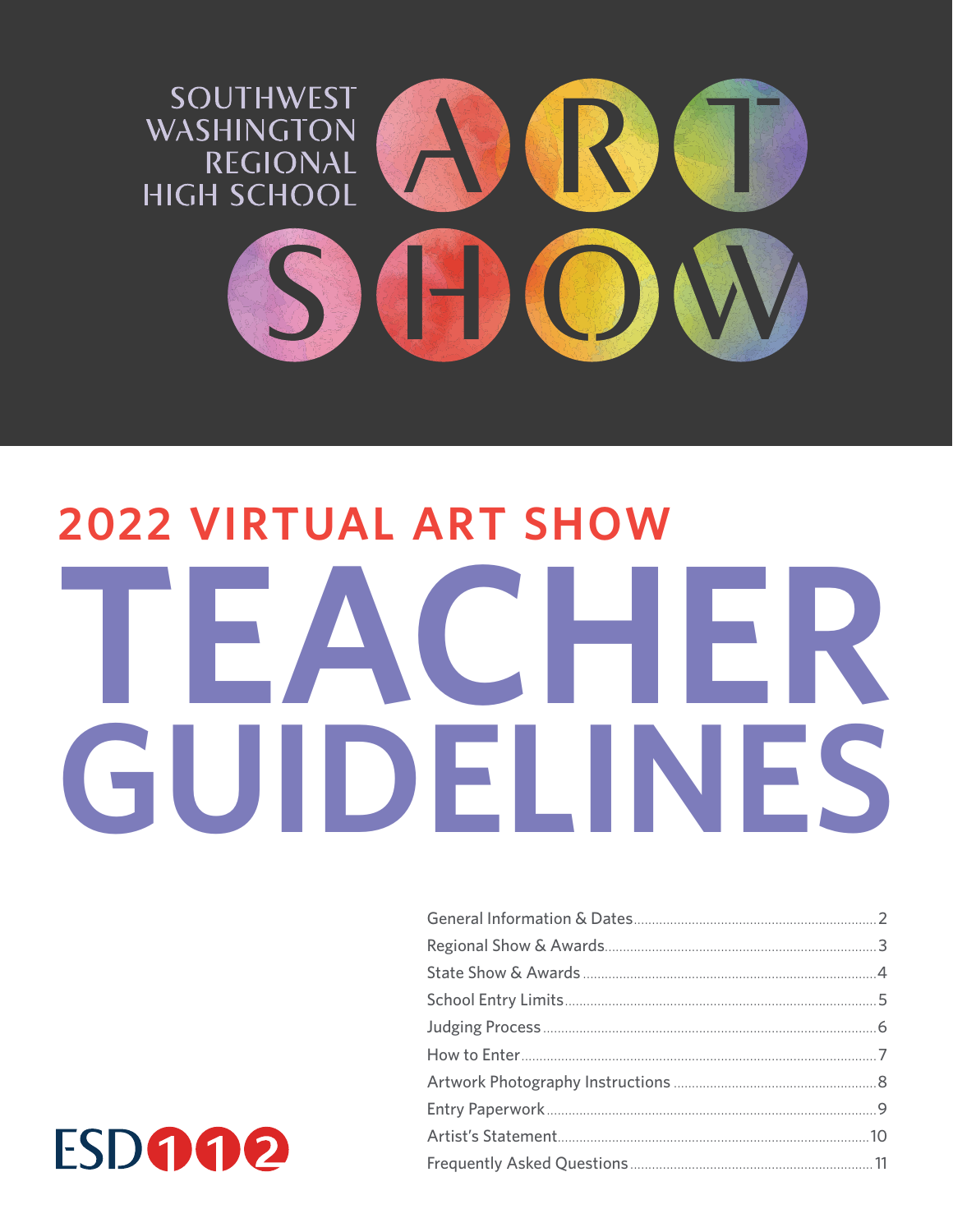### **General Information & Dates**

The Southwest Washington Regional High School Art Show is an annual event to celebrate the extraordinary artistic talent of the high school students in our region. Participation in the art show is a wonderful way to show off the work that your students are doing in the classroom and provides invaluable opportunities for student growth and learning. Winners of the Regional Awards are eligible to move on to participate at the state art show in Olympia.

Student artists and high school art programs receive tremendous exposure at both the regional and state art shows. Countless administrators, superintendents, state officials and legislators enjoy viewing the art shows each year. These same individuals make crucial decisions about funding and other support for arts curriculum and programs. Unlike athletic and performance-based arts disciplines, the visual arts have relatively few opportunities to receive this kind of exposure. The art shows, as well as the permanent collections of student artwork, are ongoing reminders of the importance of visual arts in our schools.

### **2022 REGIONAL SHOW DATES**

### **2022 STATE SHOW DATES**

### **CONTACT INFORMATION**

#### **Southwest Washington Regional High School Art Show**

Mika Yoshida, Coordinator (360) 952-3580 • [mika.yoshida@esd112.org](mailto:mika.yoshida@esd112.org)

Allison Klump, Assistant Coordinator (360) 952-3588 • [allison.klump@esd112.org](mailto:allison.klump@esd112.org) 

### **State Superintendent's High School Art Show**

Janet Hayakawa, The Arts Program Supervisor (360) 725-4966 • [janet.hayakawa@k12.wa.us](mailto:janet.hayakawa@k12.wa.us) 

- **O** All teachers are required to submit entries *online through the [Google registration form](https://docs.google.com/forms/d/e/1FAIpQLSeAhNrSdc0owWrILF7gWItoWA_yXybAz6GK8kunLO7M2cKxFA/viewform).*
- $\bullet$  Winners are notified during the Virtual *Awards Ceremony.*
- *Winners are notifed during the Virtual*  **Virtual Awards Ceremony** *Awards Ceremony.* **....................................................May 26**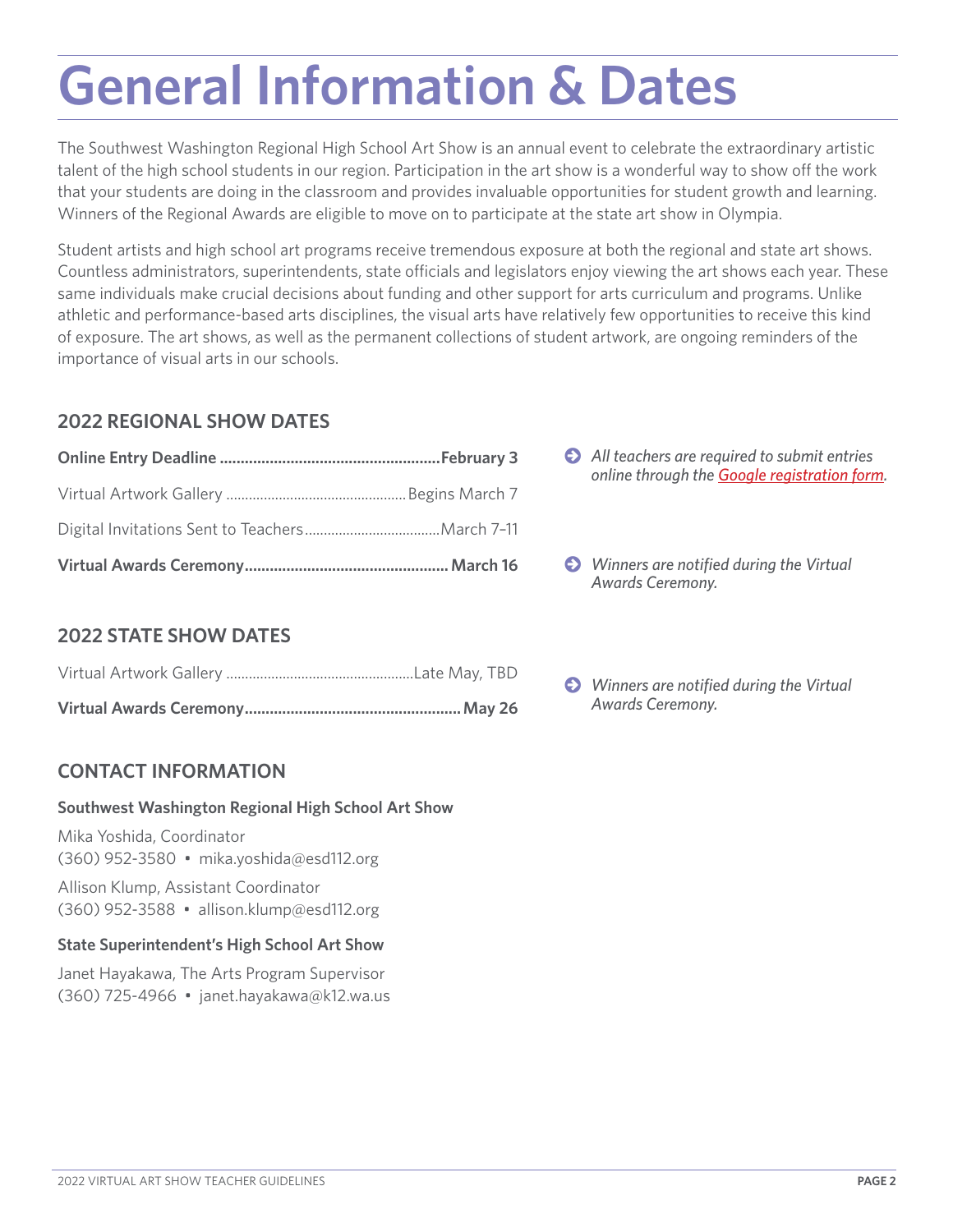### **Regional Show & Awards**

### **ABOUT THE SHOW**

The Southwest Washington Regional High School Art Show is hosted by Educational Service District 112 (ESD 112) in Vancouver. Typically, student artwork entries are delivered to ESD 112 and hung in a gallery that is open for public viewing for several weeks. This year, however, in order to promote safety in our community and to comply with local and statewide social distancing guidelines, the ESD 112 art show will take place entirely online.

We will be accepting artwork submissions via a [Google Form.](https://docs.google.com/forms/d/e/1FAIpQLSeAhNrSdc0owWrILF7gWItoWA_yXybAz6GK8kunLO7M2cKxFA/viewform) Students will be required to photograph their artwork in order to submit it for judging. Guidelines for taking great photos of artwork are included in this packet. Photos of artwork will be used for judging and scholarship consideration, as well as for art show promotional materials.

The Virtual Awards Ceremony is the culmination of the regional art show and is open to viewing by anyone. We are still working out details of what the March 16 Virtual Awards Ceremony event will look like and will share any additional details as they become available, by email.

After the Virtual Awards Ceremony, winners of the Regional Awards will advance to the state art show. OSPI will be judging artwork using the artwork photography submitted by the student. No artwork is to be delivered to the ESD 112 office, unless it is selected for an OSPI award after advancing on from the regional art show. Students who need to deliver their artworks to the ESD will be notifed individually.

### **ELIGIBILITY**

Any high school student (public, private or home school) in grades 9-12 is eligible to enter the regional art show. Only public school students are eligible for awards, but private students may still receive scholarships.

### **SOUTHWEST WASHINGTON REGIONAL SHOW AWARDS**

- Regional Awards, which will advance to the OSPI state art show
- ESD 112 Awards
- Honorable Mention Awards
- Small School Award
- Staff Choice Purchase Award  $-$  \$200 *ESD staff vote on a piece to purchase and hang in the ESD offices. Only those students who marked their willingness* to sell their artwork on their Student Release Form are eligible for the Staff Choice Award. The Staff Choice winner must also drop off their artwork to the ESD offices by April 22, 2022.
- College Scholarships Vary from year to year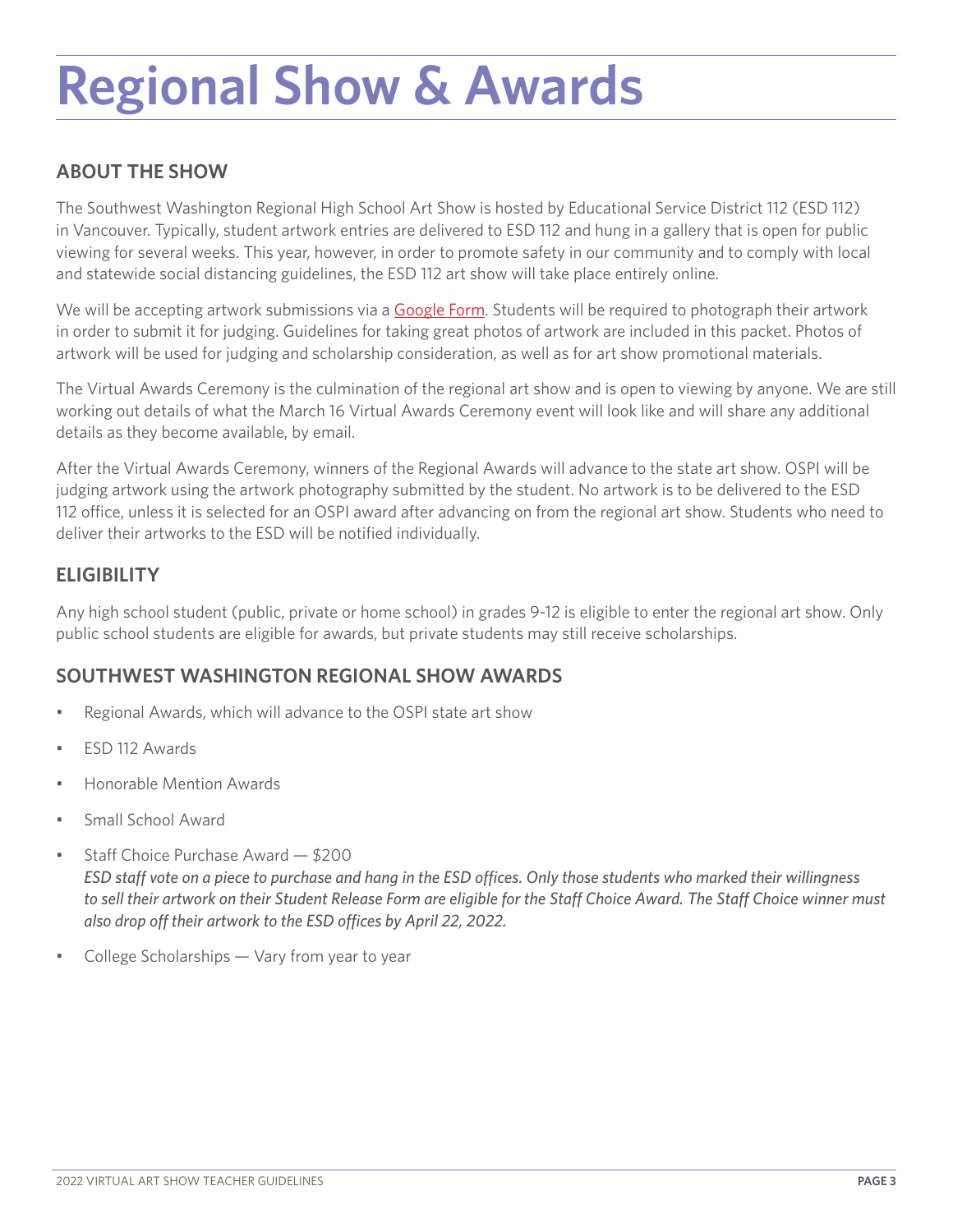### **State Show & Awards**

### **ABOUT THE SHOW**

The Superintendent's High School Art Show is an annual event co-hosted by OSPI and the Washington Art Education Association (WAEA). High school students from all nine of the state's educational service districts (ESDs) participate in this artistic celebration each year. The fnalists from these regional ESD shows are invited to participate in the Superintendent's High School Art Show.

### **ELIGIBILITY**

 *Only public school students who agree to sell their artwork may advance to the state art show as a regional winner.* Private school students and students who do not wish to sell their artwork may still participate in the regional art show.

### **STATE AWARDS**

*All awards are to be confrmed by OSPI, except for "Honorable Mention," which is a non-monetary award.* 

- Superintendent's Choice
- Governor's Choice
- Jurors' Choice
- OSPI Staff Choice
- Allied Arts Foundation
- Arts Ed Washington
- Association of Washington School Principals (AWSP)
- Inspire Washington
- Professional Educator Standards Board (PESB)
- State Board of Education (SBE)
- Washington Art Education Association (WAEA)
- Washington Association of School Administrators (WASA)
- Washington Education Association (WEA)
- Washington State School Directors' Association (WSSDA)
- "Honorable Mention" Certifcates will be given (non-monetary recognition)

In addition to being considered for the awards listed above, students may choose to make their artwork available for purchase (to be retained by the buyer). OSPI will connect any interested buyers with the student's teacher to make any purchase arrangements.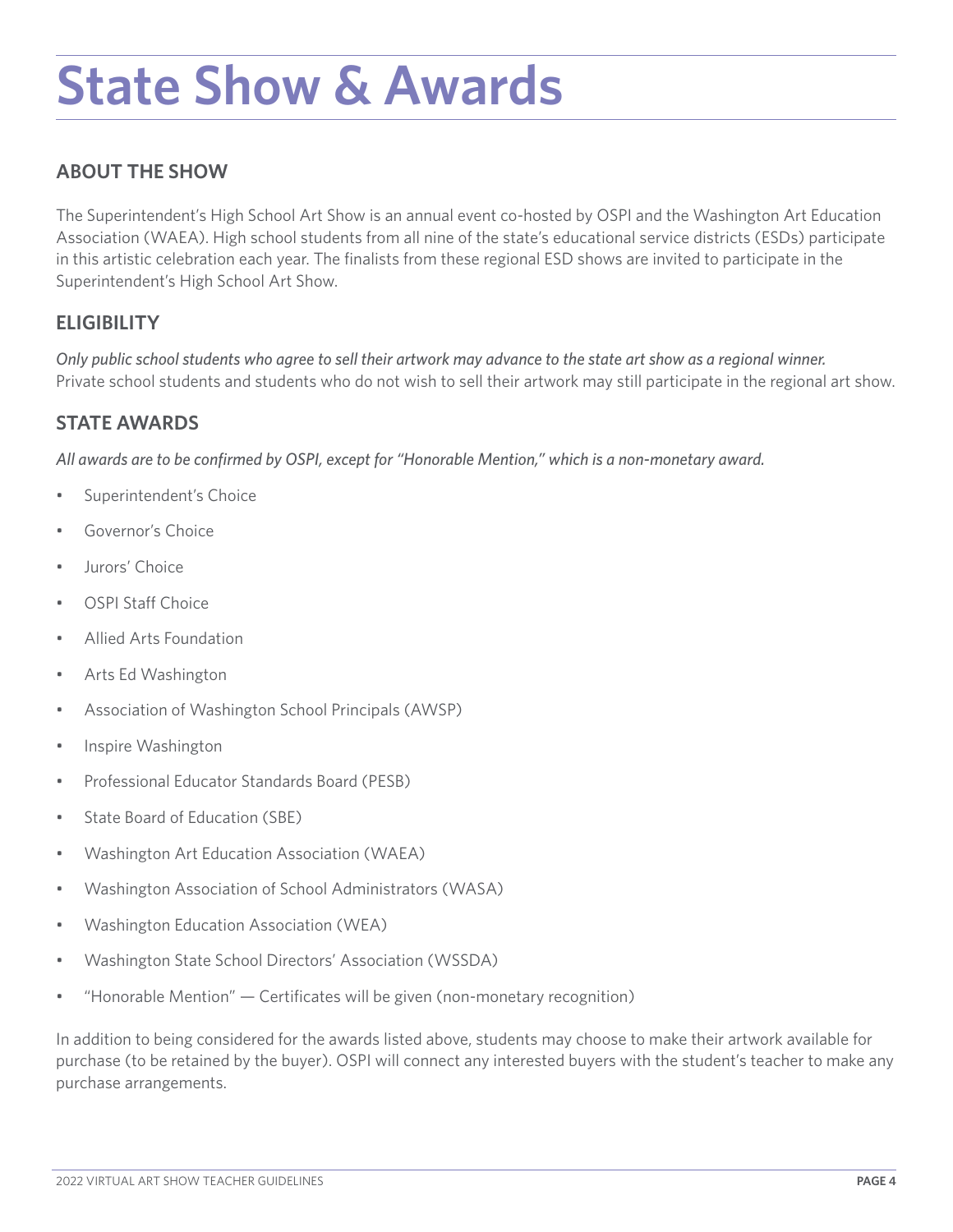# **School Entry Limits**

| <b>DISTRICT</b>            | <b>SCHOOL</b>                        | <b>ENROLLMENT</b> | <b>ENTRIES</b>  |
|----------------------------|--------------------------------------|-------------------|-----------------|
| <b>Battle Ground</b>       | Battle Ground High School            | 1,611             | 18              |
| <b>Battle Ground</b>       | Prairie High School                  | 1,528             | 18              |
| <b>Battle Ground</b>       | Summit View High School              | 396               | 6               |
| <b>Battle Ground</b>       | River Homelink (fully online)        | 1,422             | 14              |
| Camas                      | Camas High School                    | 2,185             | 18              |
| Camas                      | Discovery High School                | 175               | $\overline{2}$  |
| Camas                      | Hayes Freedom High School            | 121               | $\overline{2}$  |
| Castle Rock                | Castle Rock High School              | 438               | 6               |
| Evergreen                  | Union High School                    | 2,080             | 18              |
| Evergreen                  | Heritage High School                 | 1,718             | 18              |
|                            |                                      | 550               |                 |
| Evergreen                  | Henrietta Lacks High School          |                   | 10              |
| Evergreen                  | Mountain View High School            | 1,669             | 18              |
| Evergreen                  | Evergreen High School                | 1,581             | 18              |
| Evergreen                  | Legacy High School                   | 185               | $\overline{2}$  |
| Glenwood                   | Glenwood School                      | 37                | $\overline{2}$  |
| Hockinson                  | Hockinson High School                | 633               | 10              |
| Kalama                     | Kalama High School                   | 333               | 6               |
| Kelso                      | Kelso High School                    | 1,288             | 14              |
| Kelso                      | Loowit High School                   | 9                 | $\overline{2}$  |
| Klickitat                  | Klickitat School                     | 73                | $\overline{2}$  |
| La Center                  | La Center High School                | 493               | 6               |
| Longview                   | R.A. Long High School                | 900               | 10              |
| Longview                   | Mark Morris High School & Discovery  | 1,038             | 14              |
| Lyle                       | Lyle High School                     | 67                | $\overline{2}$  |
| Mill A                     | Pacific Crest Innovation Academy     | 13                | 2               |
| Naselle-Grays River Valley | Naselle-Grays River Valley School    | 176               | $\overline{2}$  |
| Ocean Beach                | Ilwaco Jr/Sr High School             | 304               | 6               |
| Ridgefield                 | Ridgefield High School               | 980               | 10              |
| State                      | WA State School for the Blind        | 54                | $\overline{2}$  |
| State                      | WA State School for the Deaf         | 103               | $\overline{2}$  |
| Stevenson-Carson           | Stevenson High School                | 282               | 6               |
| Toutle Lake                | Toutle Lake Jr/Sr High School        | 314               | 6               |
| <b>Trout Lake</b>          | Trout Lake School                    | 137               | $\overline{2}$  |
|                            |                                      |                   |                 |
| Vancouver                  | Skyview High School                  | 1,781             | 18              |
| Vancouver                  | Fort Vancouver High School           | 1,603             | 18              |
| Vancouver                  | Columbia River High School           | 1,186             | 14              |
| Vancouver                  | Hudson's Bay High School             | 1,180             | 14              |
| Vancouver                  | Vancouver School of Arts & Academics | 599               | 10 <sup>°</sup> |
| Vancouver                  | Vancouver Flex Academy               | 77                | $\overline{2}$  |
| Vancouver                  | Vancouver Home Connection            | 182               | $\overline{2}$  |
| Vancouver                  | Vancouver Virtual Learning Academy   | 305               | 6               |
| Wahkiakum                  | Wahkiakum High School                | 202               | 6               |
| Washougal                  | Washougal High School                | 1,032             | 14              |
| White Salmon Valley        | Columbia High School                 | 329               | $6\phantom{a}$  |
| Wishram                    | Wishram School                       | 64                | $\overline{2}$  |
| Woodland                   | Woodland High School                 | 623               | 10              |

 $200 - 499 = 6$ Under 200 = 2

**BRACKETS: •• C** *These five brackets based on school enrollment determine the maximum number of pieces* Over 1,500 = 18 *each school may submit to the regional art show. Enrollment numbers are pulled from OSPI's*  1,000–1,499 = 14 *2020-2021 school enrollment data. If you believe your school qualifes for a new bracket or if*  500–999 = 10 *your school is not on this list, please contact us at [mika.yoshida@esd112.org](mailto:mika.yoshida@esd112.org).*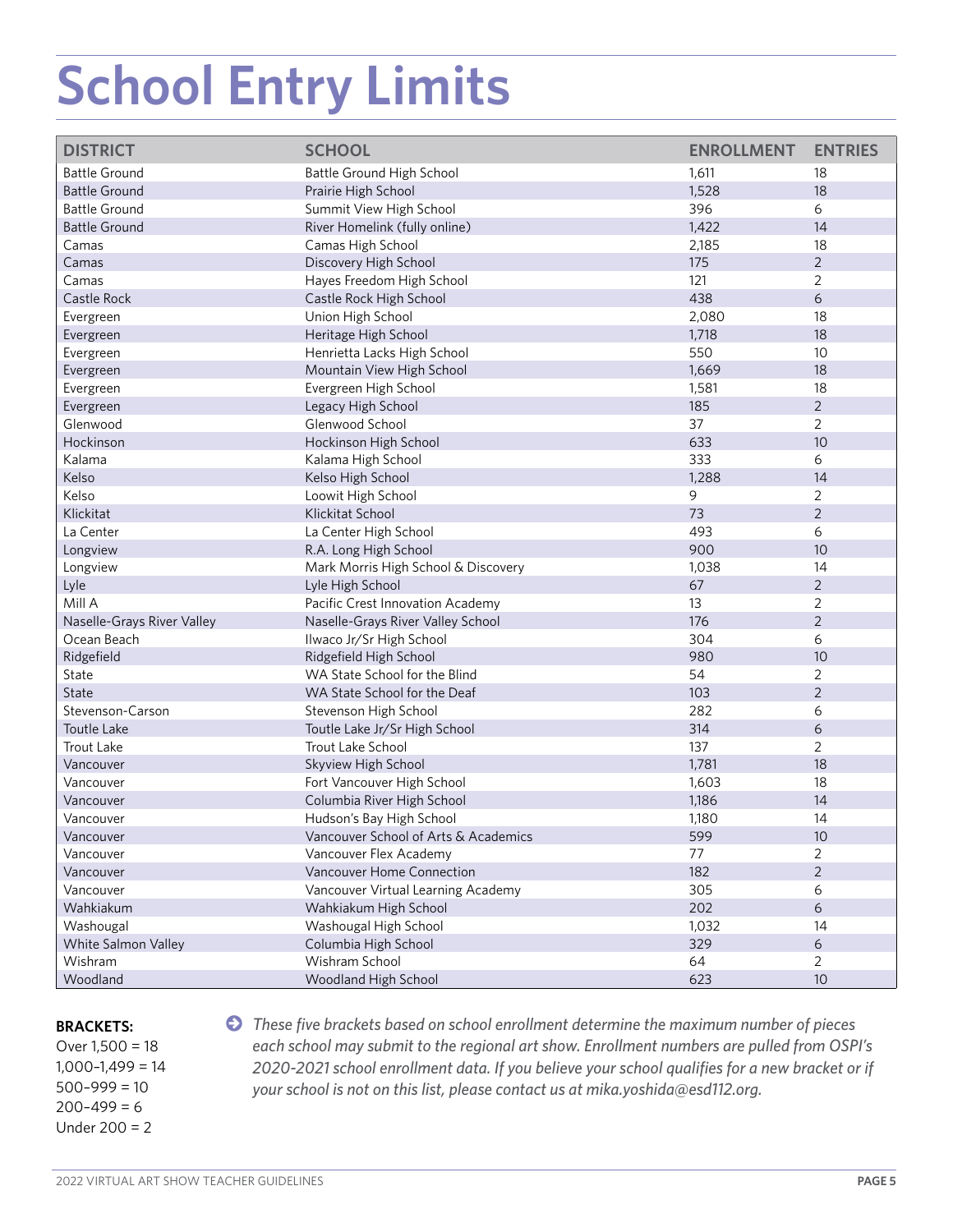### **Judging Process**

### **ABOUT THE JUDGES**

The ESD 112 art show judges are selected by the show coordinators. The 3-5 judges may include professional artists, art educators from other regions, and college or community college art educators. If you are interested in assisting with the judging process or would like to recommend a judge, contact [mika.yoshida@esd112.org](mailto:mika.yoshida@esd112.org).

### **JUDGING CRITERIA**

Artwork is rated based on these four categories:

#### **Originality**\*

Artwork demonstrates original thinking and a fresh perspective on the subject. It does not mimic other styles but allows the artist's own style to shine.

#### **Composition**

Artwork is aesthetically pleasing and demonstrates the artist's unique and sensitive way of answering artistic problems. It illustrates student understanding of and ability to interpret the elements of art and the principles of design.

#### **Technique**

The artwork demonstrates student competency in using the chosen medium to achieve the desired outcome.

#### **Emotion**

The artwork is emotionally charged and powerful. It makes a clear statement that suggests the artist's inspiration, meaning or intent.

### **JUDGING PROCESS**

Judges are directed to rate each piece of art on a scale of 1 to 10 while keeping the four criteria in mind. Judges' scores are averaged for each piece to determine its ranking in the show. Awards are based on the ranked number, with the top ranked pieces moving on to the state art show. Judges do not have access to artist's statements or identifying information, such as the student's name, school, district or teacher.

*\*All artwork submitted must be completely original!* If artwork is determined to be a copy, it will be disqualifed from the art show. Do not submit any artwork copied, replicated, heavily infuenced by or manipulated from published photographs, magazines or book illustrations or other artwork, including the internet. Original forms for reference and stimulus for your artwork may be used. If there is any doubt as to the originality of a piece, the teacher should not submit it. The integrity of the teacher and student in submitting only original artwork is expected and appreciated.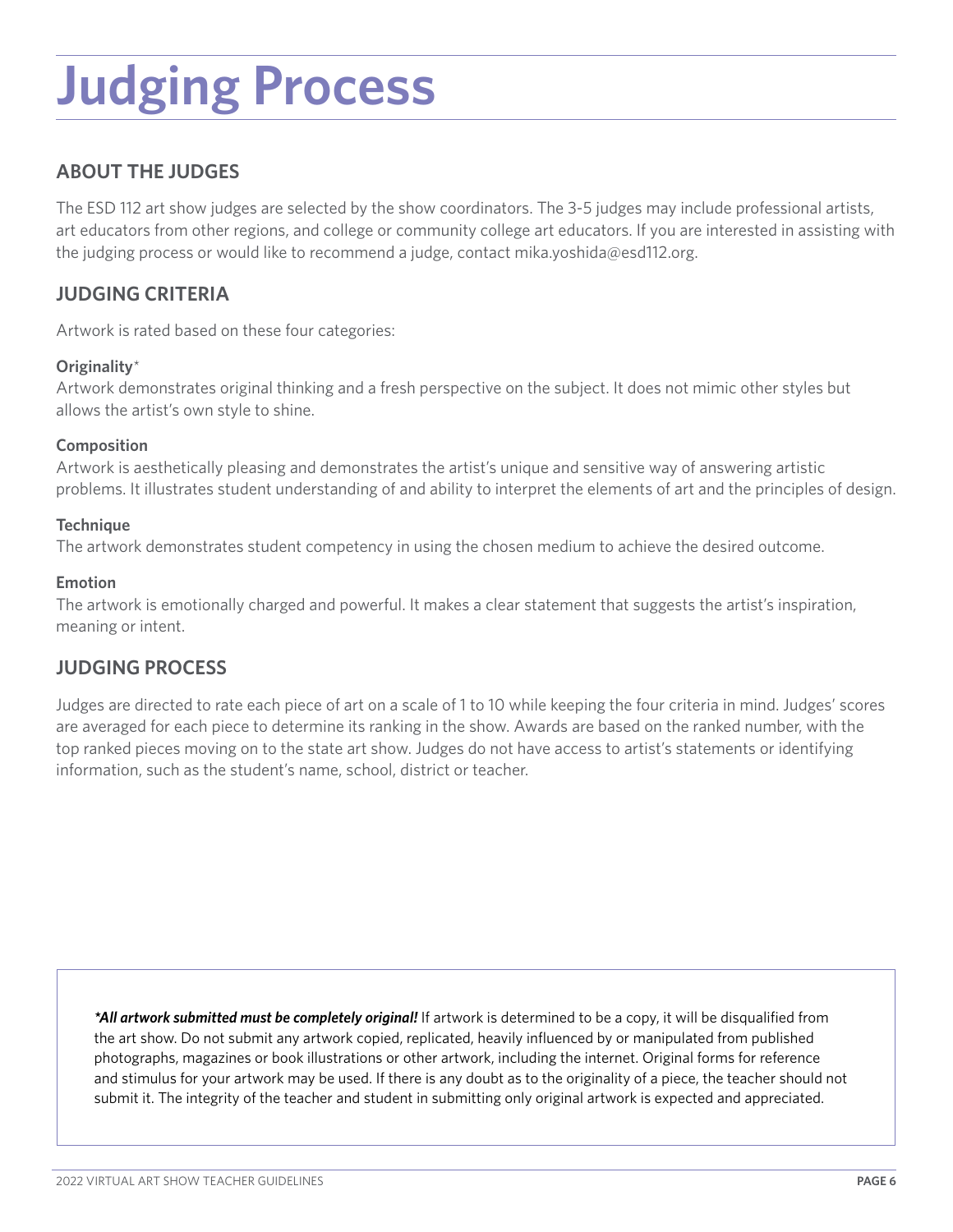### **How to Enter**

### **ENTRY PROCESS**

- 1. Each art teacher chooses the pieces they will send to the regional art show, collaborating with other art teachers in the school as needed.
- 2. Students follow the photography instructions (page 8) to take photos of their artwork.
- 3. Teachers will schedule a time with each student to fll out the [Google Form](https://docs.google.com/forms/d/e/1FAIpQLSeAhNrSdc0owWrILF7gWItoWA_yXybAz6GK8kunLO7M2cKxFA/viewform) by **February 3, 2022**. Artwork photos will be uploaded as part of the form, so students should have the files ready.

### **SELECTING ARTWORK**

It is up to each school's art teacher(s) to determine which of their student's pieces to submit to the Southwest Washington Regional High School Art Show. Here are some important things to consider when selecting artwork for submission:

- Choosing which pieces to submit to the art show can be a class activity with students. Critical evaluation is a valuable tool for students to learn for careers in art.
- Art submitted for entry must be less than the maximum size of 40 inches (h) x 32 inches (w) x 20 inches (d). Maximum dimensions for 3D entries submitted for State Finals are subject to case-by-case consideration by OSPI, due to special shipping requirements.
- Artwork that is not acceptable in a school district due to policy and practice is not acceptable at the ESD or state level. Art teachers are responsible for complying with their district's expectations and policy. *When in doubt, have the artwork cleared by district administration before submitting it to the Southwest Washington Regional High School Art Show. ESD 112 may require a signed letter from a superintendent or associate supertintendent for any piece of artwork that we consider questionable.*
- Avoid submitting many pieces from the same assignment, especially if they look similar. It's better to send fewer pieces than the allowed maximum than to food the show with similar-looking artwork. Unique pieces tend to make the best impression with the judges.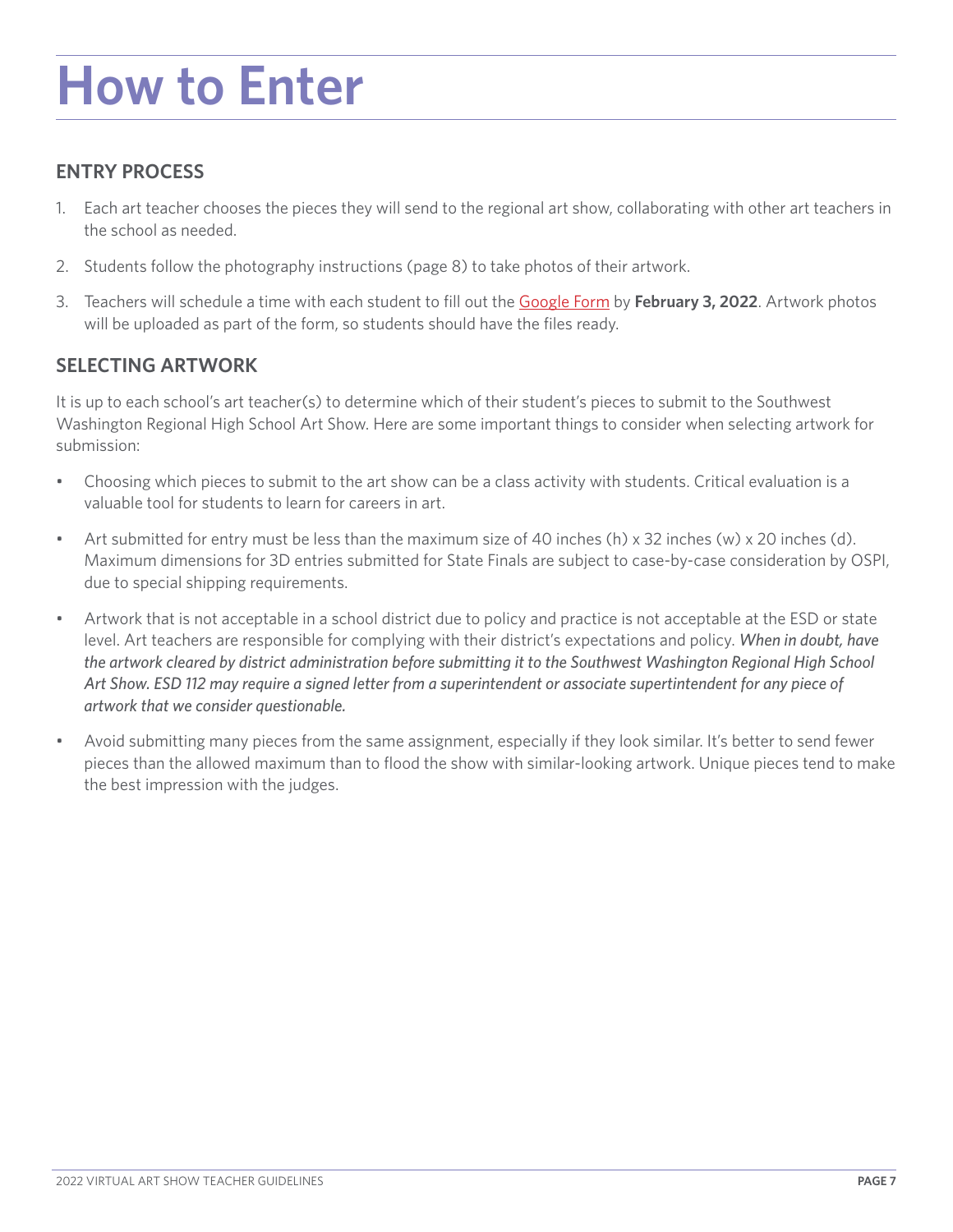### **Artwork Photography Instructions**

Since we are unable to receive artwork in-person this year, student artists are required to submit their own JPG images of their artwork. To avoid error and maximize the quality of the show, fles should follow these guidelines:

- 1. All fles should be named with the following convention: **[StudentLastName]-[FirstName]-[ArtworkTitle]- [School]-[image#].jpg**
- 2. Please **do not submit** two files with the artwork title of "Untitled".
- 3. Digital photographs or digital artwork can be submitted directly as JPG fles.
- 4. Upload fles as JPGs when submitting the entry form. **Files should be larger than 200KB and smaller than 5MB**. (Original size from your phone camera, not downsized or compressed.)
- 5. Photos of artwork will be professionally edited to ensure equitable representation and continuity throughout the ESD 112 art show. **Follow the guidelines below for non-digital mediums to maximize successful editing**.

#### **CERAMICS AND 3D ARTWORK PHOTO GUIDELINES: FLATWORK PHOTO GUIDELINES:**

- your piece. The cause glare.
- 2. Photograph in a well-lit area, near a window and with 2. Try to shoot as straight-on as possible, but if needed a lamp pointing behind the piece (if possible). to avoid glare, slight angles are okay.
- 
- 4. Take 2-3 photos from different angles to highlight 4. Take close-ups of small details for complex pieces. the features of your piece. Take close-ups of small<br>details. Don't forget to photograph vases and other<br>vessels from the top down, so judges can see the<br>thickness.<br>thickness.
- 5. Take one photo with a piece of white paper resting<br>in front of your piece. Be sure to submit this photo.<br>It will be used to ensure the color is represented as<br>but leave a bit of space around the edge. accurately as possible.

- 1. Photograph your artwork on a solid-colored 1. Photograph in a well-lit area, near a window and with background that provides sufficient contrast with a lamp pointing at the artwork in a way as to not
	-
- 3. Do not use a fash. 3. Do not use a fash.
	-
	- accurately as possible.
	-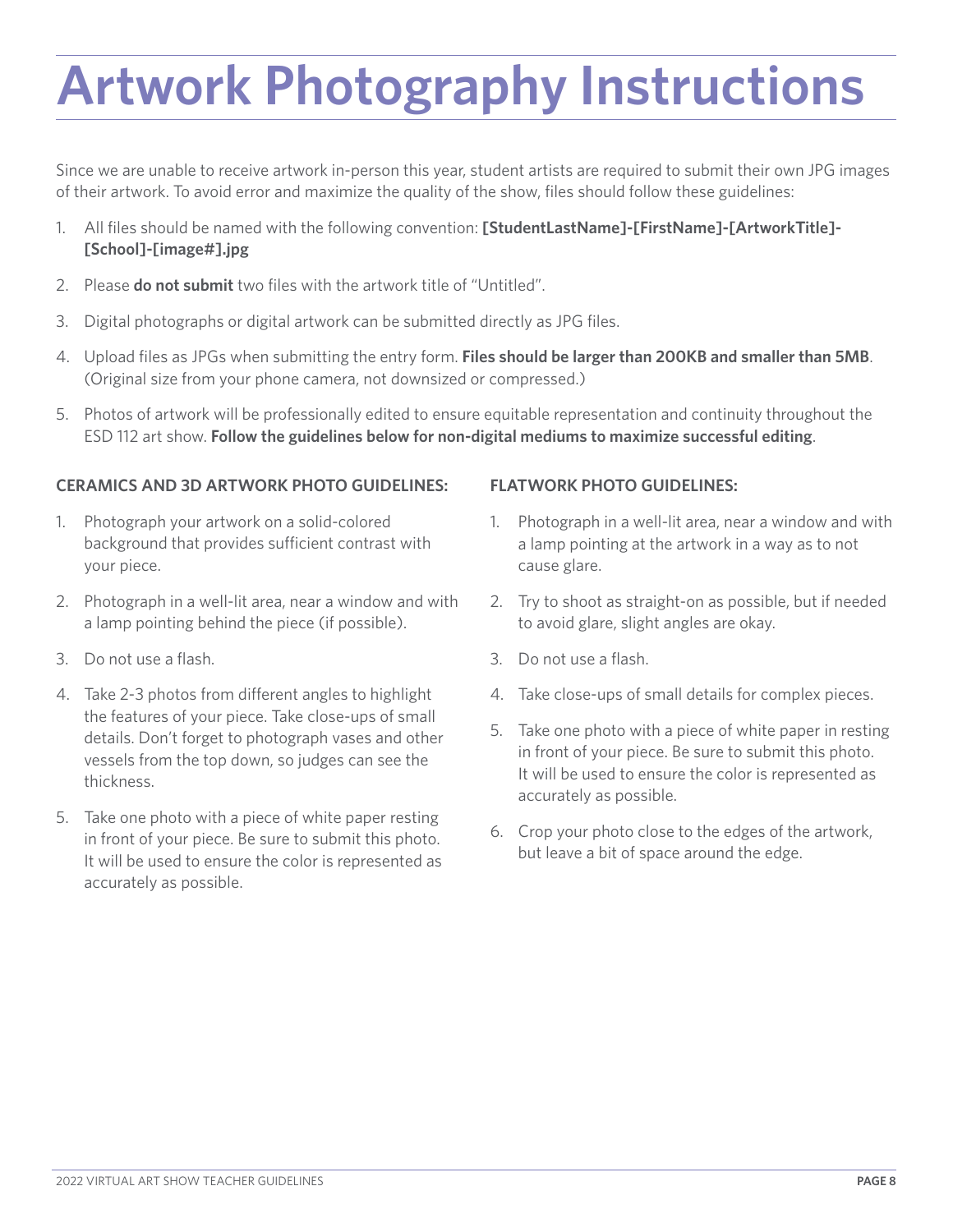### **Entry Paperwork**

### **ONLINE REGISTRATION FORM**

For the Southwest Washington Regional High School Art Show, all student artworks are to be submitted through ESD 112's [Google Form](https://docs.google.com/forms/d/e/1FAIpQLSeAhNrSdc0owWrILF7gWItoWA_yXybAz6GK8kunLO7M2cKxFA/viewform). Please note that you will need to sign in to you Google account and provide your email address, as a confrmation of your completed submission form will be emailed to you.

### **ARTIST'S STATEMENT (PAGE 10)**

This is a **voluntary component** of the state art show. The purpose of the Artist's Statement is to promote refective and critical thinking regarding visual art and to enhance visual awareness skills and processes. The statements will not be part of the jury process. The Artist's Statements are to accompany artwork submitted for the ASHSAS. OSPI continues to promote this important refective process, which supports the arts essential academic learning requirements; the elements and principles of design of the arts; and the necessary and critical refective process of all artists. Art teachers are encouraged to use this lesson design in their classes as another way for the artists to communicate their purpose, inspiration (muse) and hopes for their work.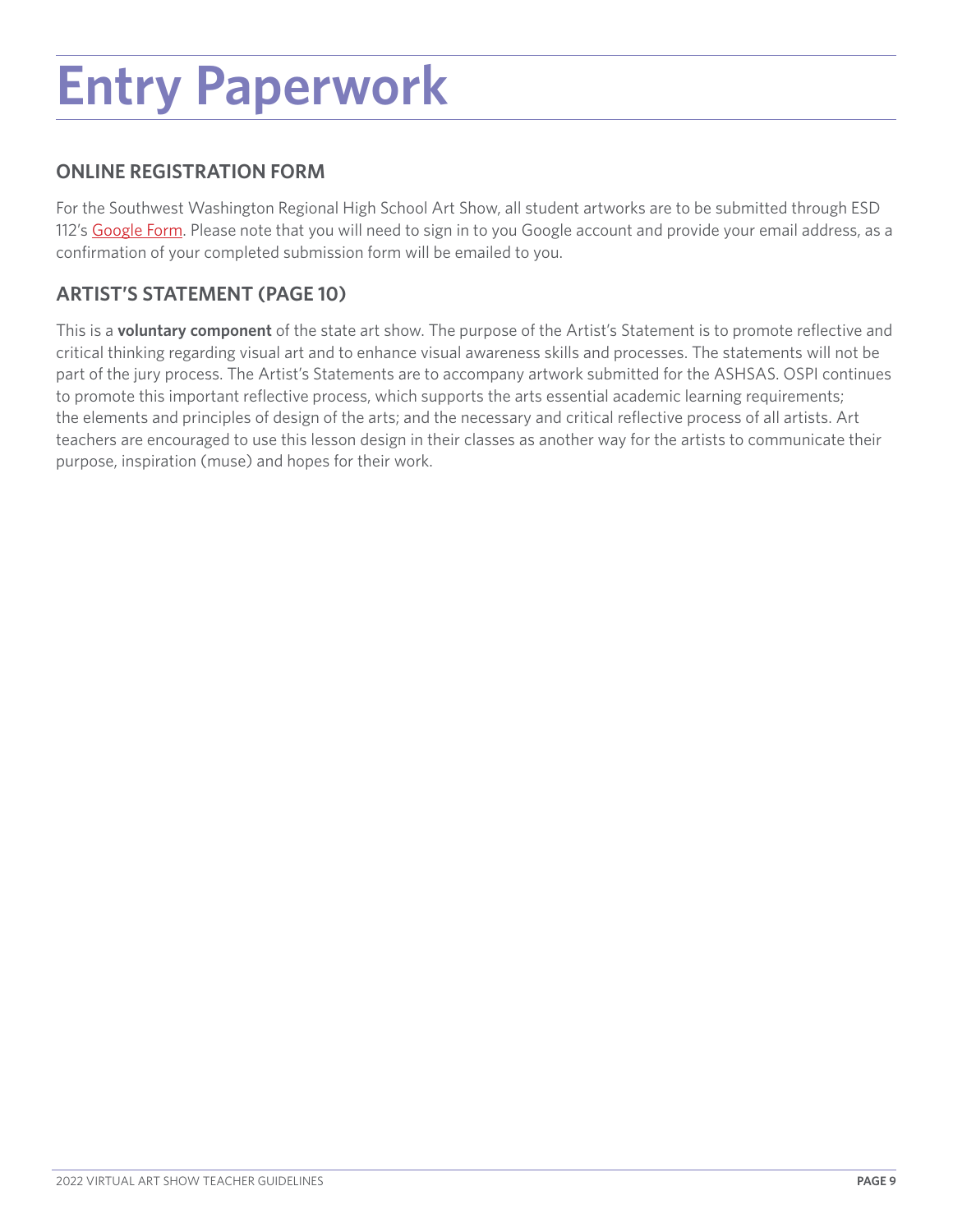### **Artist's Statement**

The purpose of the Artist's Statement is to promote refective and critical thinking regarding visual art and to enhance visual awareness skills and processes. The Artist's Statement will not be part of the judging process. This component is voluntary.

#### **Include**

Artist's name Title of piece Medium School Art teacher's name

#### **Answer the following questions in a narrative style**

- 1. Describe the major idea, concept or artistic problem that lies at the heart of your artwork.
- 2. Describe the most important thing you learned from this project.
- 3. If you were to do the piece again, what would you change or do diferently?

### **SAMPLE ARTIST WRITTEN STATEMENT**

Name

Black & White Photography

High School

Instructor Name

I took this photo while visiting San Francisco. I was immediately struck by the grandeur of the city itself. The towering buildings made me feel small and insignifcant among the crowds. Looking up to take the photo, one could barely see the patch of sky, as the buildings rose to cover the city. I think the skewed angles of the buildings and the way they are positioned in relation to the sky in the background gives the impression of large structures towering over, and looking up as something much bigger than oneself. Whenever I look at this picture I am reminded not only of my trip, but of how humbling it was to look up at these man-made structures in awe, not only appreciating their stature, but their composition.

I learned a lot about the technical working of printing photographs from this endeavor. It was very difficult to reach a medium exposure. Whenever I would print it, the sky would either be washed out or the buildings would be too dark to notice their detail. In the end, I devised intricate burning/dodging timings. I would dodge the buildings for so long, then expose the sky for extra time. Getting it just right was the difficult part. I would not give up, though, because I liked the composition. This piece also taught me the value of persistence because I am happy with the way it turned out.

If I were to do it again, I might try it in color photography. I think it would be cool to see the diferent colors of the buildings in comparison to the blue sky. I remember that day it was bright, and the sky was the brilliant blue hue. I think a lot of my original impression that made me want to take the picture involved not only the angle and components of the picture, but the sheer beauty of the sky in the background. I think a lot could be added if that brilliant blue was showing in the sky.